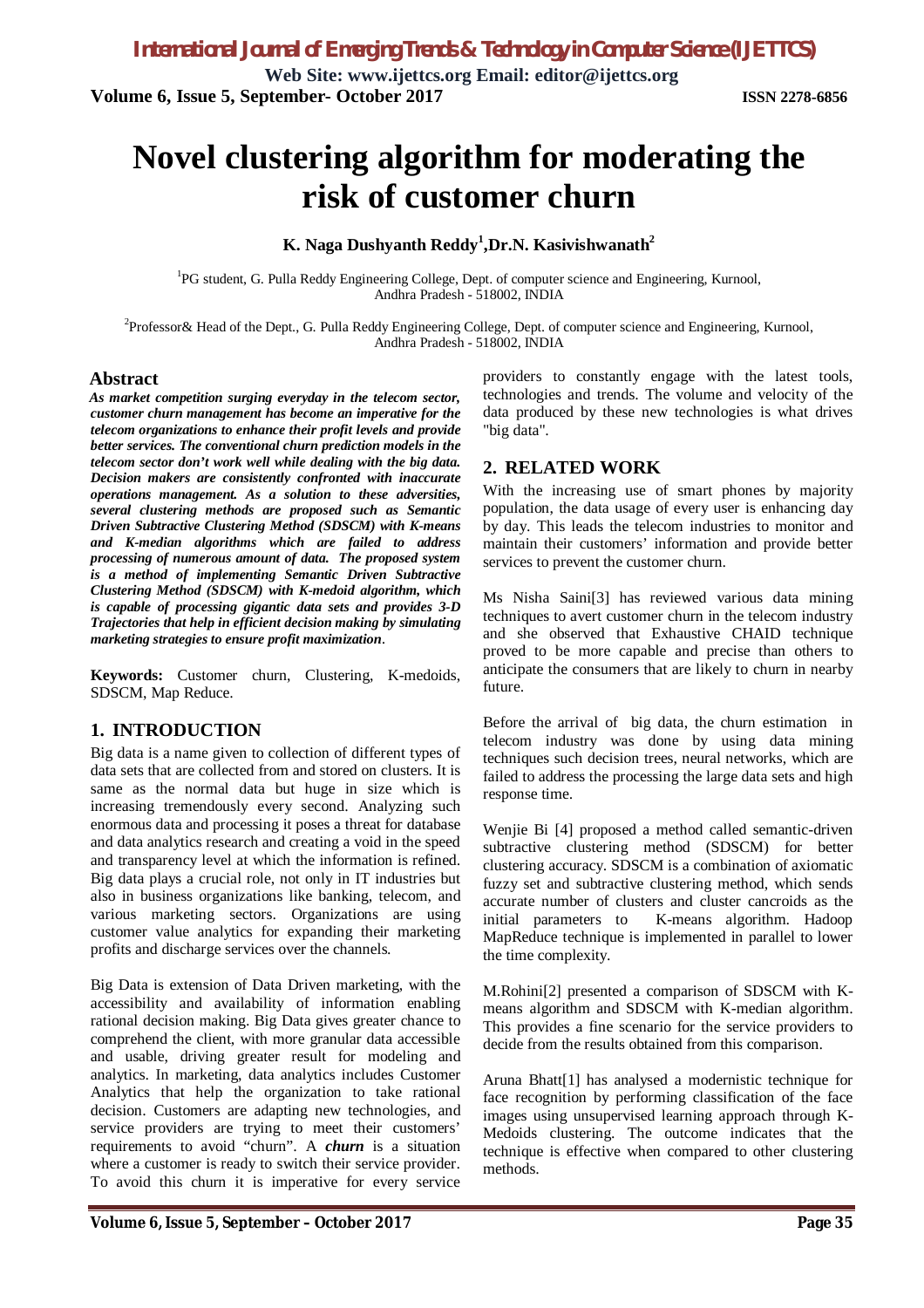# *International Journal of Emerging Trends & Technology in Computer Science (IJETTCS)*

**Web Site: www.ijettcs.org Email: editor@ijettcs.org**

### **Volume 6, Issue 5, September- October 2017 ISSN 2278-6856**

Taking into consideration of the above techniques, it is to be noticed that K-means and K-median are inefficient to project the customer churn in the 3D trajectories. More over these algorithms are inappropriate for processing huge data and enhances the chance of sum of dissimilarities between the data points within cluster.

As a solution to these drawbacks, this document provide a novel clustering algorithm for moderating the risk of customer churn by using SDSCM, K-medoid algorithm with MapReduce programming model in parallel to process the large data sets. The proposed work try to minimize the dissimilarities of data points within cluster and it takes a data point within the cluster as centre of the cluster and provides graphical analysis for enhanced decision making.

# **3. PROPOSED METHOD**

*AFS* is an effective way for knowledge representation of fuzzy data sets using member functions, by which complex concepts can be expressed by using simple attributes of ASF. *SCM* is a clustering method for quickly computing number of clusters and their centroids of unprocessed data. This AFS and SCM are integrated to a single method called SDSCM collectively to provide accurate input values and parameters to the K-medoid algorithm. A serial *SDSCM (*Semantic Driven Subtractive Clustering Method) is an integrated method of AFS and SCM, designed to express the semantic signification of fuzzy sets and for increasing the cluster accuracy. K-medoid algorithm receives the input values from the SDSCM to perform the further steps of clustering as illustrated in the Fig.1.



**Fig. 1:** Flow chart of k-medoid with serial SDSCM

**Axiomatic Fuzzy Set***:* AFS uses a set of attributes based on the requirement and determines the fuzzy value. A membership function is defined to signify relationship between the elements of fuzzy set and universe of discourse.

Let X, M are two sets, where X is group of elements and M is group of attributes on X.

For example  $X = \{x\}$ ,  $x^2$ ,  $x^3$ ,  $x^4$ ,  $x^5$ } be a set of five customers and

 $M = \{m \space 1, \space m2, \space m3, \space m4, \space m5\}$  is group of attributes,

Where  $m1$  = Peak Calls,  $m2$  = Off-peak Calls,  $m3$  = Weekend Calls,  $m4 = NationalCalls, m5 = International$ Calls. These attributes are described with sample values in the following Table.1.

| Table.1: Describing the attributes of set M |  |
|---------------------------------------------|--|
|---------------------------------------------|--|

|                | Peak  | Off-peak | Weekend | National | International |
|----------------|-------|----------|---------|----------|---------------|
|                | Calls | Calls    | Calls   | Calls    | calls         |
| X <sub>1</sub> | 73    | 31       |         | 105      |               |
| $x_2$          | 54    | 9        | 14      | 77       |               |
| X3             | 57    | 32       | 6       | 95       |               |
| X <sub>4</sub> | 25    | 21       |         | 47       |               |
| X5             | 57    |          | 20      | 83       |               |

For a fuzzy concept  $\eta = \{m1, m2, m3\} + \{m4, m5\}$ , the semantic significance of n is "persons with many calls during peak time and off-peak time and weekend" or "persons with many national and international calls" which represents "customers who are less prone to churn". Based on the membership values of the fuzzy concept  $\eta$  (x<sub>i</sub>), the biggest membership value that is near to semantic concept will have less possibility to churn and a smallest value may have high possibility to churn

**Subtractive Clustering Method (SCM):** The supervised SCM approach is used to carry out the initialization, with utilization of purely text content. The main difference between a supervised classification and an unsupervised classification is that the class membership functions of the records in each cluster are more accurate for the case of supervised classification

**K-medoid algorithm:** K-medoid algorithm is a partitioned clustering algorithm which is slightly altered from Kmeans algorithm. These two attempts to reduce the squared-error but K-medoid algorithm is more effiecient than K-means algorithm. The algorithm proceeds in two steps:

- *BUILD-step: k* "centrally located" objects are chronologically selected, which are used as initial medics
- *SWAP-step:* If the objective function minimized by interchanging (swapping) a selected object with an unselected object, then swap is carried out. This is continued untill the objective function is no longer being reduced.

### **The algorithm is as follows:**

- 1. firstly k random points are selected as the medics from n data points of the data set.
- 2. Associate each data point to nearest medoid by using any of the most common distance metrics.
- 3. For each pair of non-selected object *h* and selected object *i*, calculate the total swapping cost TCih.
- 4. If TCih < 0, *i* is replaced by *h*
- 5. Repeat the steps 2-3 until there is no change of the medics.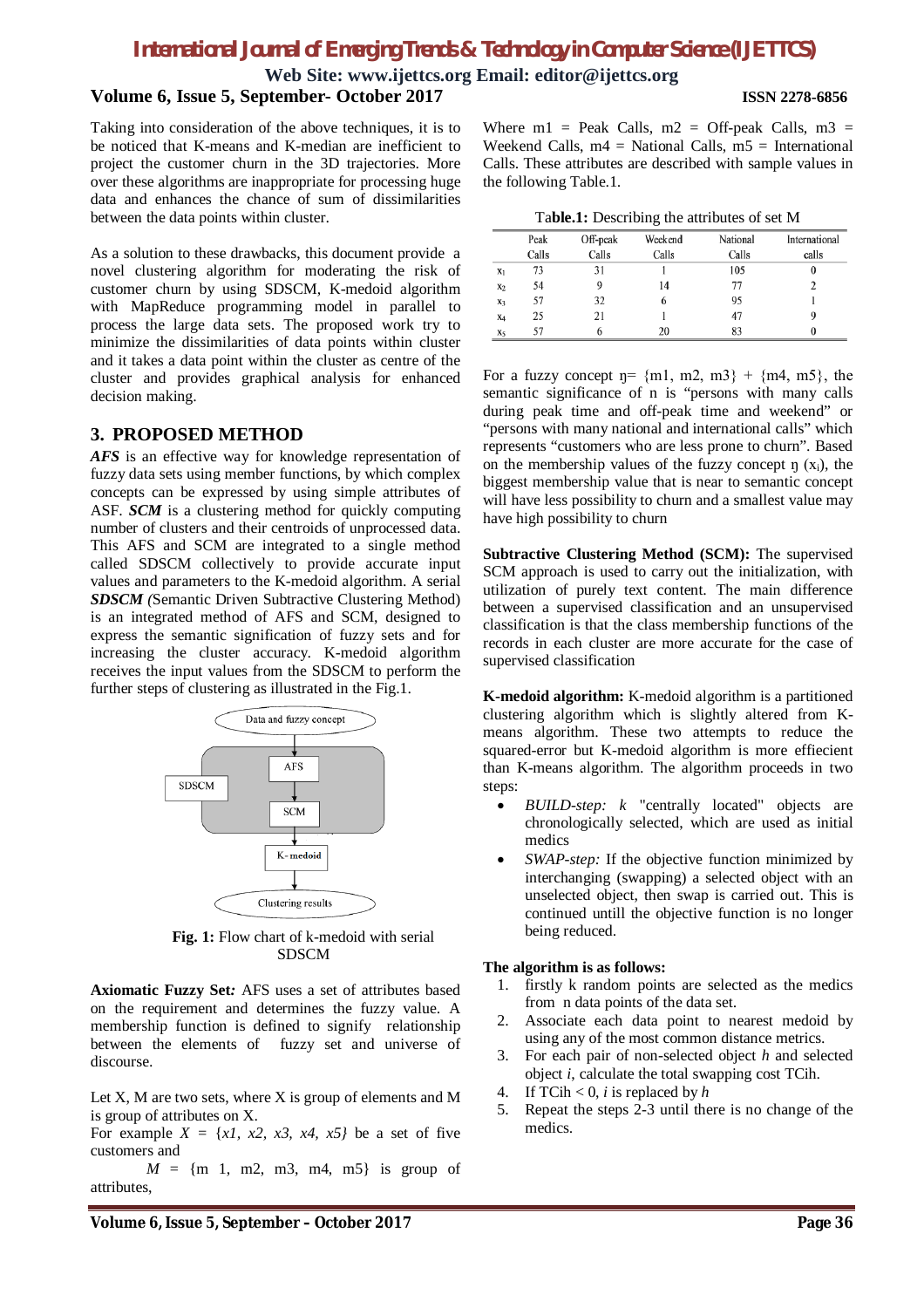# *International Journal of Emerging Trends & Technology in Computer Science (IJETTCS)*

**Web Site: www.ijettcs.org Email: editor@ijettcs.org**

**Volume 6, Issue 5, September- October 2017 ISSN 2278-6856**

# **Four situations are considered in this process:**

- i. *Shift-out membership*: an object pi need to be shifted from currently considered cluster of oj to another cluster;
- ii. *Update the current medoid*: New medoid oc is found to replace current medoid oj ;
- iii. *No change*: Objects in the current cluster outcome have same or even smaller square error criterion(SEC) measure for all possible redistributions considered;
- iv. *Shift-in membership*: Outside object pi is assigned to current cluster with the new (replaced) medoid oc.

The difference between k-means and k-medics is equivalent to the difference between mean and median: mean gives the average value of all data items collected, while median gives the value around that which all data items are uniformly distributed around it.

k-medoid clustering algorithm also supports to get the results in 3D trajectories which are used in advanced versions and gives a clear scenario for the service providers to take a favorable decision to prevent is the of churn of the customers.

# **Parallel K-medoid:**

In K-medoids, data points in cluster are selected in the medoid and average dissimilarity to all objects within cluster is negligible. Data points and cluster centroids are taken as input and the result will be the member of the each cluster.

A serial SDSCM raises a problem of processing huge volume of information as is is only suitable for limit amount of data. For this, a parallel processing system must be appended to handle the situations in the case of processing large data sets.

Serial SDSCM is very effective for up to 100k data but as the data increases, the time taken for the Serial SDSCM increases.

# **Implementation of sdscm and k-medoid with Map Reduce:**

Almost in every business organizations, identifying the customer churn is foremost problem of the service providers. While dealing among big data sets, it has become more a necessity than a problem. Due to the pressing need of processing and analyzing these large data sets, big data technologies provides various of processing engines and APIs that can process the data faster than the conventional system. *Map Reduce* is the programming framework that consists of two major functionalities called *map and reduce.* Map phase maps the input data on the given map functions and give the results to reducer. Reducer receives the values and applies the reduce function to merge the outcome of mappers. As the Map Reduce engine is composed of JobTracker and TaskTracker, job scheduling across different clusters could be efficiently done.

### **Psuedocode of parallel SDSCM:**

Step1: calculate distance matrix

Step2: The parameter has to be determined and we determine the neighbor radius.

Step3: mountain function are initialized

Step4: mountain functions are updated

Step5: Cluster centriods are determined

In above parallel SDSCM algorithm, each step in algorithm internally performs map and reduce functions. The output values of parallel SDSCM with MapReduce are sent to K-means algorithm as the initial parameters. These clustering methods of parallel SDSCM and K-medoid are illustrated in the flow chart shown in Fig.2.



**Fig. 2:** Flow chart of clustering methods

# **4. RESULTS AND ANALYSIS**

Being able to signify the semantic values from the cluster method, K-medoid defines the 3D trajectories and provides a graphical or the statistical analysis of data, which makes easy for service providers to make decisions. The following Fig.3 (a, b, c, d) shows various kinds of graphical representation of cluster data.